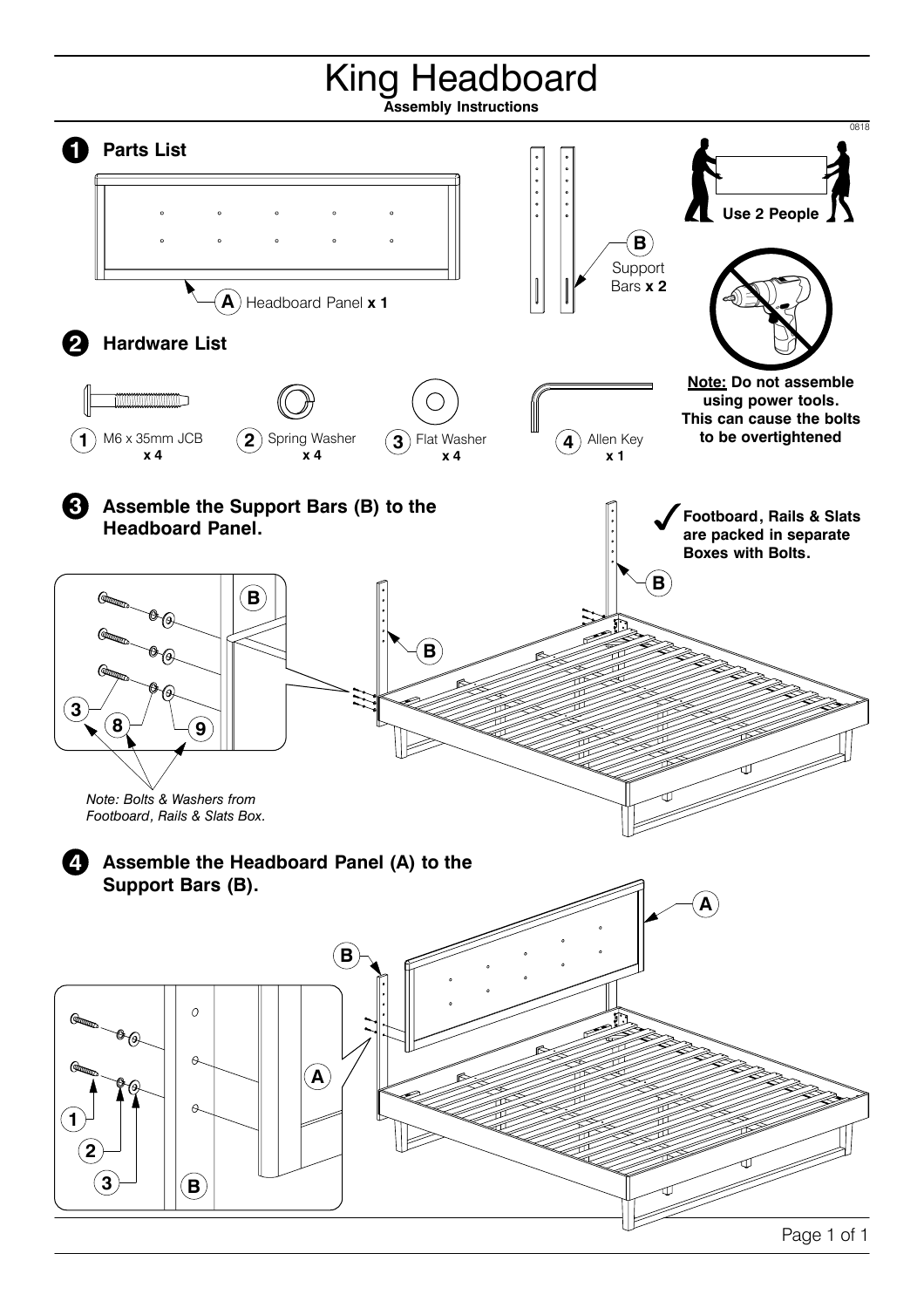## King Bed **Assembly Instructions** 0818 **1 Assembled View Use 2 People Note: Do not assemble using power tools. This can cause the bolts to be overtightened 2 Parts List** Extra Holes  $\ddot{\phantom{0}}$ **E F G A** Headboard Panel **x 1** Support Leg Post Support Panel **x 4 x 6 x 4**  $\ddot{\phantom{0}}$  $\ddot{\phantom{0}}$  $\overline{C}$ **B** Footboard Panel **x 1** П  $\left( \text{C} \right)$  Side Rail **x 2 D** Long Support **x 2**  $\left(\widehat{\mathbf{H}}\right)$  Set of Bed Slats **x 1 3 Hardware List COMMON DISCUSSION CONTINUES**  $\parallel$  municipality  $(4)$  M6 x 20mm JCB **3** M6 x 40mm JCB **1** M6 x 90mm JCB **2** M6 x 50mm JCB **x 6 x 16 x 22 x 8**  $\mathbb{R}$  $\|$  =  $\|$  =  $\|$  =  $\|$  =  $\|$  =  $\|$  =  $\|$  =  $\|$  =  $\|$  =  $\|$  =  $\|$  =  $\|$  =  $\|$  =  $\|$  =  $\|$  =  $\|$  =  $\|$  =  $\|$  =  $\|$  =  $\|$  =  $\|$  =  $\|$  =  $\|$  =  $\|$  =  $\|$  =  $\|$  =  $\|$  =  $\|$  =  $\|$  =  $\|$  =  $\|$  =  $\|$ 10 **5** M6 x 15mm JCB **7** Barrel Nut **8** Spring Washer **6** M8 x 50mm JCB **9** Flat Washer **x 6 x 30 x 30 x 8 x 8**  $\left[\frac{1}{2},\frac{1}{2},\frac{1}{2},\frac{1}{2},\frac{1}{2},\frac{1}{2},\frac{1}{2},\frac{1}{2},\frac{1}{2},\frac{1}{2},\frac{1}{2},\frac{1}{2},\frac{1}{2},\frac{1}{2},\frac{1}{2},\frac{1}{2},\frac{1}{2},\frac{1}{2},\frac{1}{2},\frac{1}{2},\frac{1}{2},\frac{1}{2},\frac{1}{2},\frac{1}{2},\frac{1}{2},\frac{1}{2},\frac{1}{2},\frac{1}{2},\frac{1}{2},\frac{1}{2},\frac{1}{2},\$ **12**) M5 Allen Key **10** Wood Screw **11** M4 Allen Key **13** Center Rail **14** Adjustable (M4 x 32mm) **x 18 x 1 x 1** Bracket **x 4** Foot **x 6**

Page 1 of 5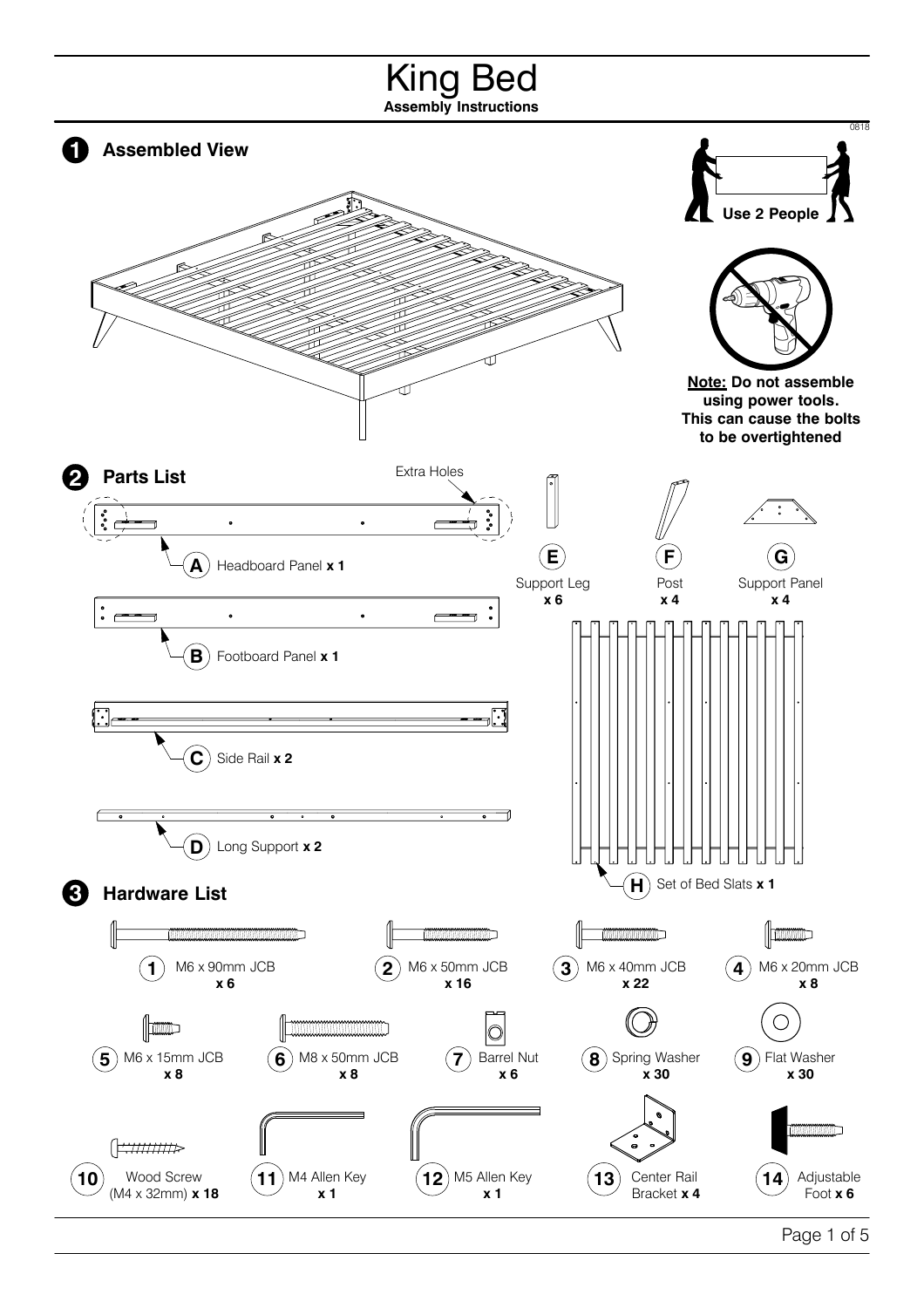



**5 Fit the Post (F) to the Support Panel (G).**

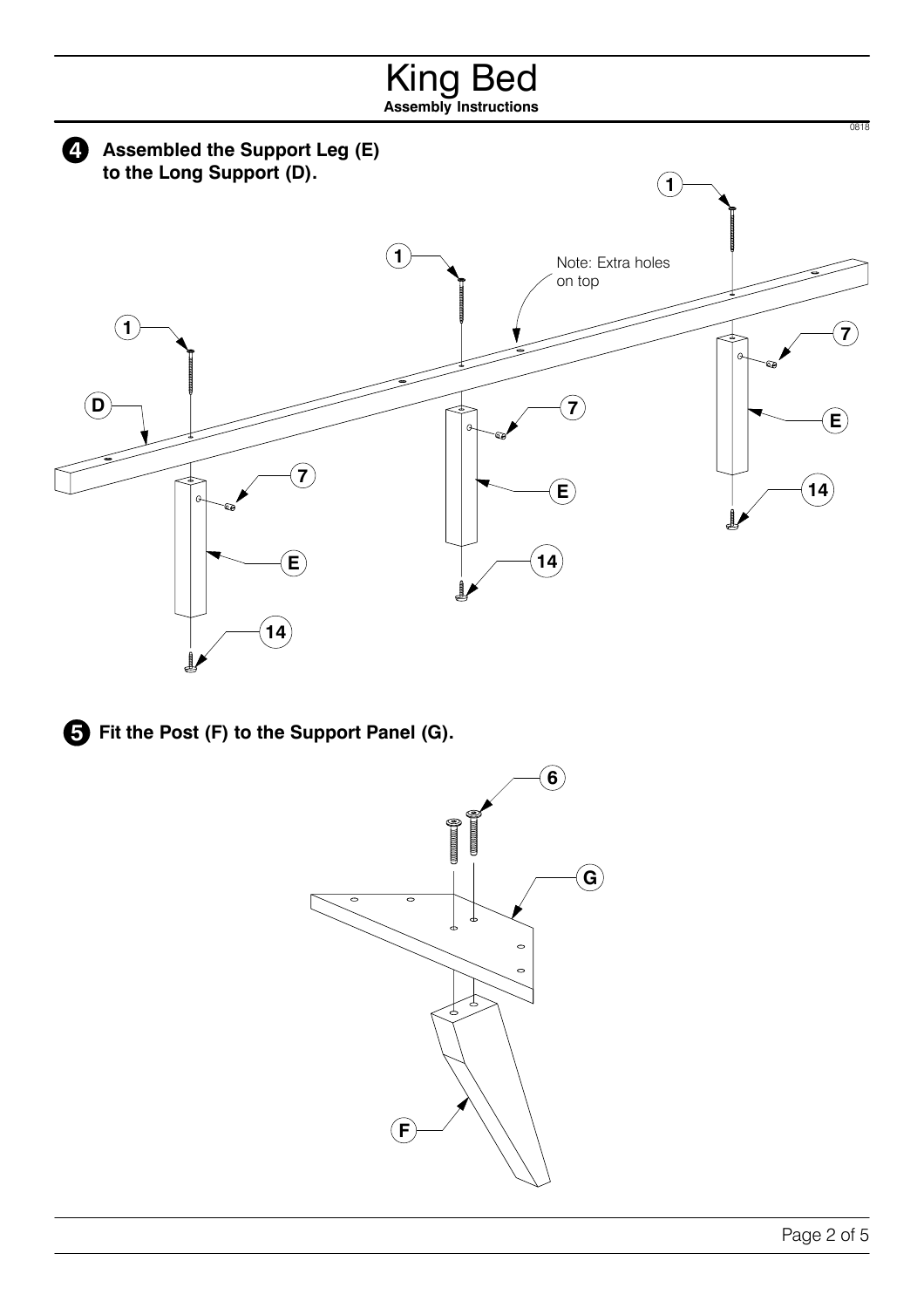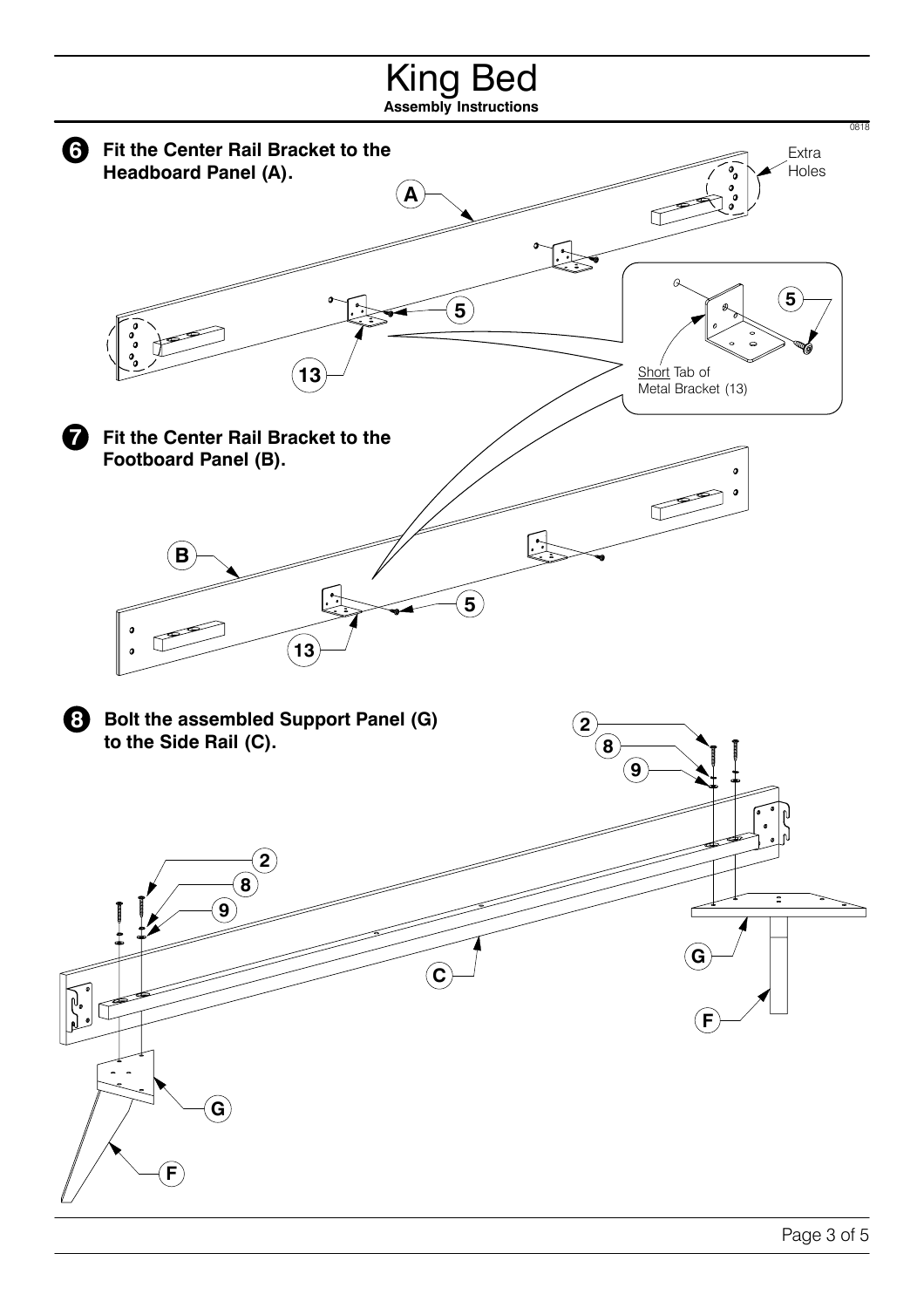